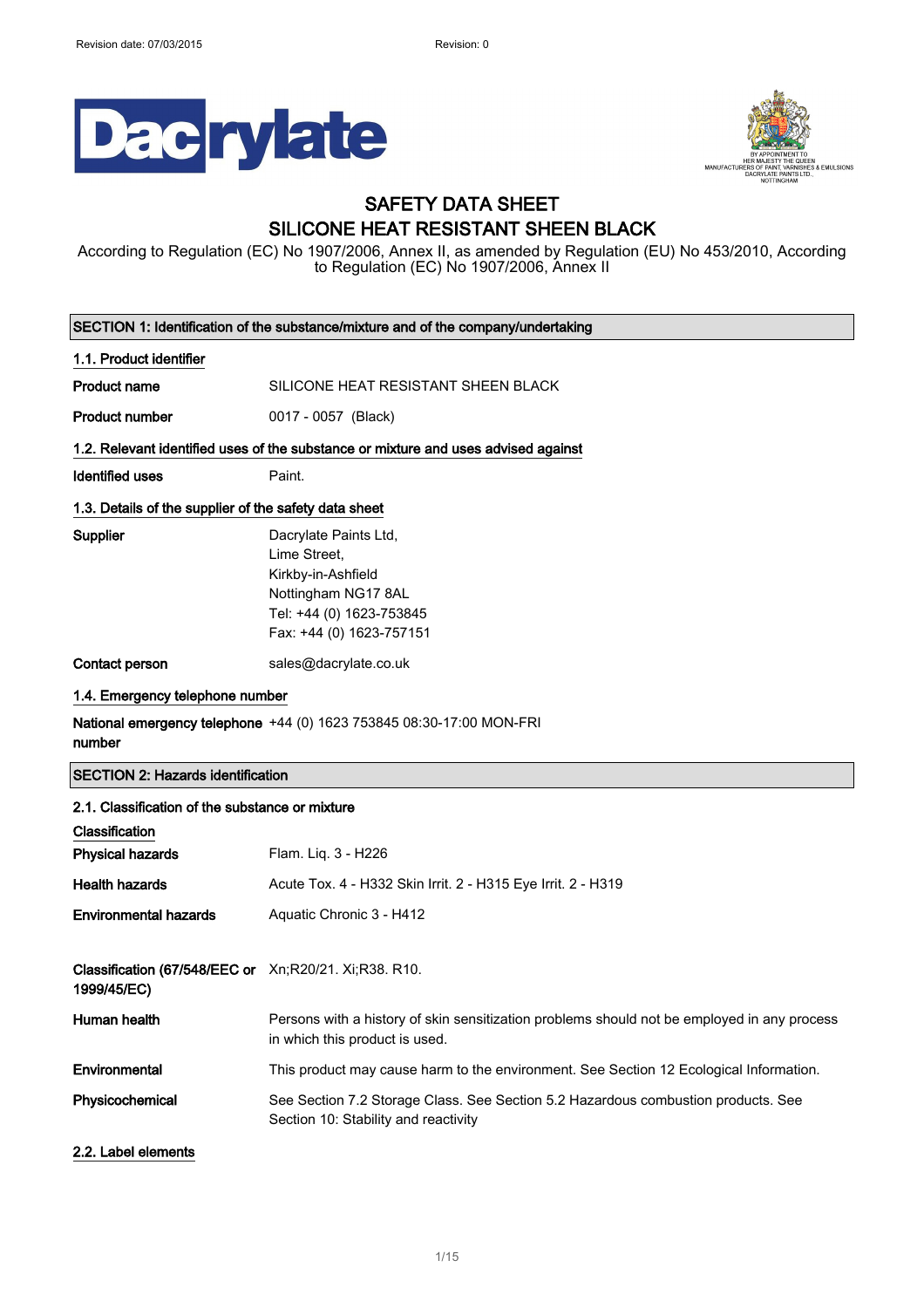### Pictogram



| Signal word                               | Warning                                                                                                                                                                                                                                                                                                                                                                                                                                                                                                                                                                                                                                                                                                                                                                                                                                                                                   |
|-------------------------------------------|-------------------------------------------------------------------------------------------------------------------------------------------------------------------------------------------------------------------------------------------------------------------------------------------------------------------------------------------------------------------------------------------------------------------------------------------------------------------------------------------------------------------------------------------------------------------------------------------------------------------------------------------------------------------------------------------------------------------------------------------------------------------------------------------------------------------------------------------------------------------------------------------|
| <b>Hazard statements</b>                  | H226 Flammable liquid and vapour.<br>H315 Causes skin irritation.<br>H319 Causes serious eye irritation.<br>H332 Harmful if inhaled.<br>H412 Harmful to aquatic life with long lasting effects.                                                                                                                                                                                                                                                                                                                                                                                                                                                                                                                                                                                                                                                                                           |
| <b>Precautionary statements</b>           | P210 Keep away from heat, hot surfaces, sparks, open flames and other ignition sources. No<br>smoking.<br>P261 Avoid breathing vapour/spray.<br>P280 Wear protective gloves/protective clothing/eye protection/face protection.<br>P303+P361+P353 IF ON SKIN (or hair): Take off immediately all contaminated clothing.<br>Rinse skin with water/shower.<br>P304+P340 IF INHALED: Remove person to fresh air and keep comfortable for breathing.<br>P332+P313 If skin irritation occurs: Get medical advice/attention.<br>P370+P378 In case of fire: Use foam, carbon dioxide, dry powder or water fog to extinguish.<br>P403+P235 Store in a well-ventilated place. Keep cool.<br>P501 Dispose of contents/container in accordance with national regulations.                                                                                                                            |
| Contains                                  | XYLENE, ETHYLBENZENE                                                                                                                                                                                                                                                                                                                                                                                                                                                                                                                                                                                                                                                                                                                                                                                                                                                                      |
| Supplementary precautionary<br>statements | P233 Keep container tightly closed.<br>P240 Ground/bond container and receiving equipment.<br>P241 Use explosion-proof electrical equipment.<br>P242 Use only non-sparking tools.<br>P243 Take precautionary measures against static discharge.<br>P264 Wash contaminated skin thoroughly after handling.<br>P271 Use only outdoors or in a well-ventilated area.<br>P273 Avoid release to the environment.<br>P302+P352 IF ON SKIN: Wash with plenty of water.<br>P305+P351+P338 IF IN EYES: Rinse cautiously with water for several minutes. Remove<br>contact lenses, if present and easy to do. Continue rinsing.<br>P312 Call a POISON CENTER/doctor if you feel unwell.<br>P321 Specific treatment (see medical advice on this label).<br>P337+P313 If eye irritation persists: Get medical advice/attention.<br>P362+P364 Take off contaminated clothing and wash it before reuse. |

### 2.3. Other hazards

This product does not contain any substances classified as PBT or vPvB.

### SECTION 3: Composition/information on ingredients

### 3.2. Mixtures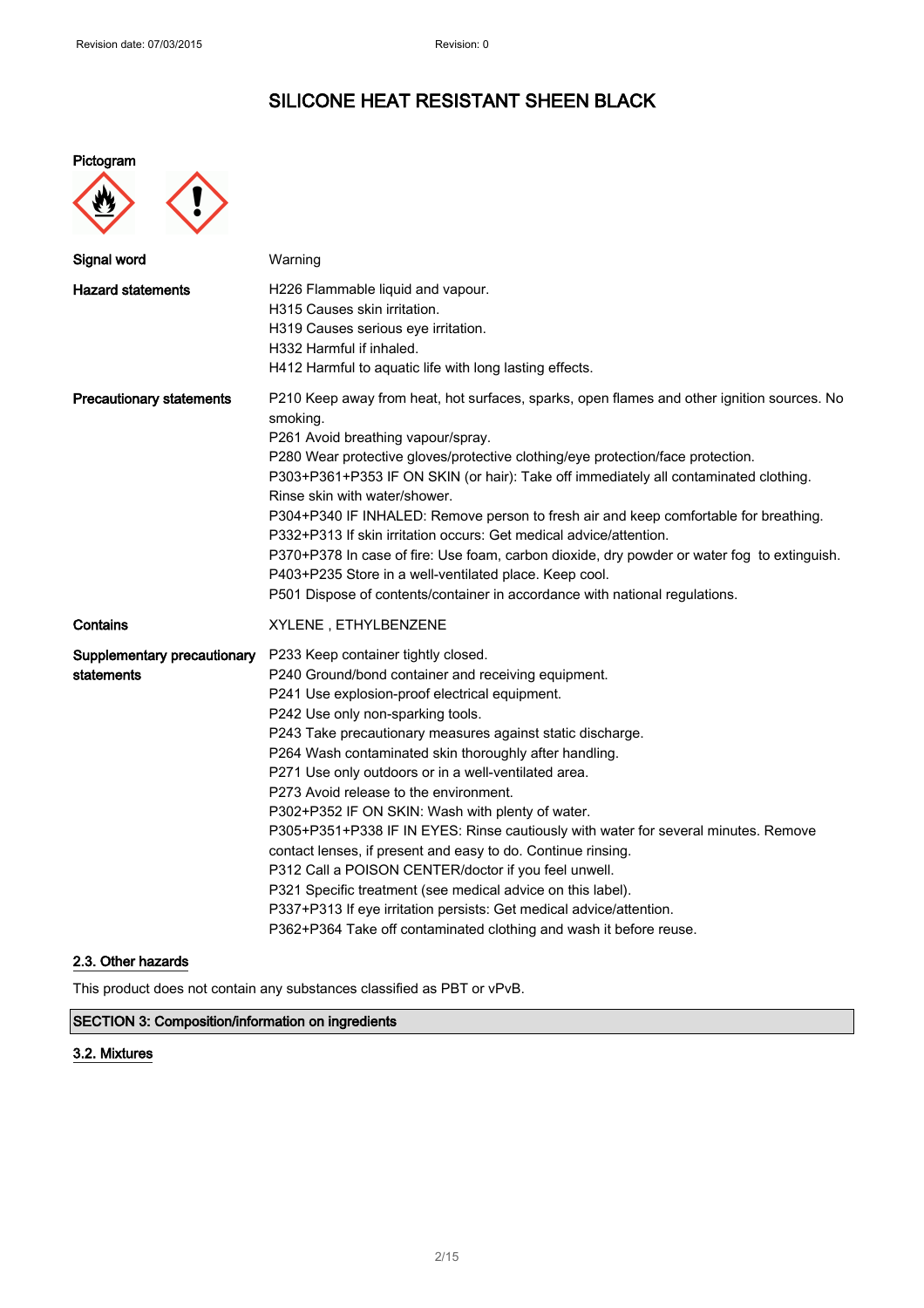| <b>XYLENE</b>                                                                                                                                                                                                       |                                                                             | 30-60%   |
|---------------------------------------------------------------------------------------------------------------------------------------------------------------------------------------------------------------------|-----------------------------------------------------------------------------|----------|
| CAS number: 1330-20-7                                                                                                                                                                                               | EC number: 215-535-7                                                        |          |
| Classification<br>Flam. Liq. 3 - H226<br>Acute Tox. 4 - H312<br><b>Acute Tox. 4 - H332</b><br>Skin Irrit. 2 - H315                                                                                                  | Classification (67/548/EEC or 1999/45/EC)<br>R10 Xn; R20/21 Xi; R38         |          |
| <b>ETHYLBENZENE</b>                                                                                                                                                                                                 |                                                                             | $1 - 5%$ |
| CAS number: 100-41-4                                                                                                                                                                                                | EC number: 202-849-4                                                        |          |
| Classification<br>Flam. Liq. 2 - H225<br>Acute Tox. 4 - H332<br>Skin Irrit. 2 - H315<br>Eye Irrit. 2 - H319<br><b>STOT SE 3 - H335</b><br><b>STOT RE 2 - H373</b><br>Asp. Tox. 1 - H304<br>Aquatic Chronic 2 - H411 | Classification (67/548/EEC or 1999/45/EC)<br>F;R11 Xn;R20                   |          |
| <b>ISO-BUTANOL</b>                                                                                                                                                                                                  |                                                                             | 1%       |
| CAS number: 78-83-1                                                                                                                                                                                                 | EC number: 201-148-0                                                        |          |
| Classification<br>Flam. Liq. 3 - H226<br>Skin Irrit. 2 - H315<br>Eye Dam. 1 - H318<br>STOT SE 3 - H335                                                                                                              | Classification (67/548/EEC or 1999/45/EC)<br>R10 Xi;R37/38,R41 R67          |          |
| <b>METHANOL</b>                                                                                                                                                                                                     |                                                                             | 1%       |
| CAS number: 67-56-1                                                                                                                                                                                                 | EC number: 200-659-6                                                        |          |
| Classification<br>Flam. Liq. 2 - H225<br>Acute Tox. 3 - H301<br>Acute Tox. 3 - H311<br>Acute Tox. 3 - H331<br>STOT SE 1 - H370                                                                                      | Classification (67/548/EEC or 1999/45/EC)<br>F;R11 T;R23/24/25,R39/23/24/25 |          |

The Full Text for all R-Phrases and Hazard Statements are Displayed in Section 16.

### SECTION 4: First aid measures

### 4.1. Description of first aid measures

General information The severity of the symptoms described will vary depending on the concentration and the length of exposure. Move affected person to fresh air and keep warm and at rest in a position comfortable for breathing.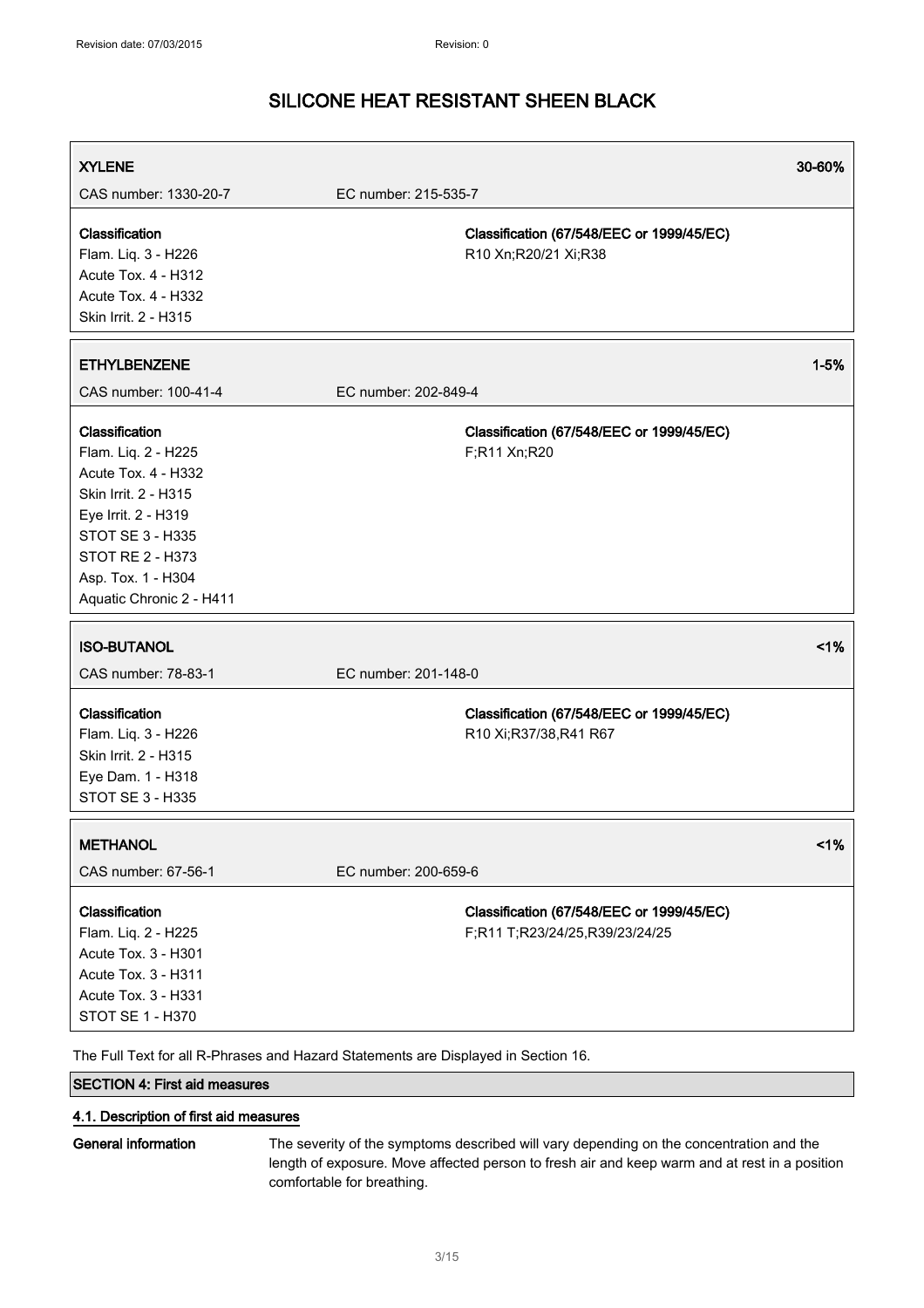| Inhalation                                                 | Get medical attention. Place unconscious person on their side in the recovery position and<br>ensure breathing can take place. Move affected person to fresh air and keep warm and at rest<br>in a position comfortable for breathing. Get medical attention. Symptoms of lung oedema<br>(shortness of breath) may develop up to 24 hours after exposure. Show this Safety Data<br>Sheet to the medical personnel. |
|------------------------------------------------------------|--------------------------------------------------------------------------------------------------------------------------------------------------------------------------------------------------------------------------------------------------------------------------------------------------------------------------------------------------------------------------------------------------------------------|
| Ingestion                                                  | Remove affected person from source of contamination. Rinse mouth thoroughly with water.<br>Give plenty of water to drink. DO NOT induce vomiting. Get medical attention immediately.                                                                                                                                                                                                                               |
| <b>Skin contact</b>                                        | Wash skin thoroughly with soap and water. Get medical attention promptly if symptoms occur<br>after washing. Use barrier creams to prevent skin contact. Remove contaminated clothing and<br>rinse skin thoroughly with water.                                                                                                                                                                                     |
| Eye contact                                                | Rinse immediately with plenty of water. Remove any contact lenses and open eyelids wide<br>apart. Continue to rinse for at least 15 minutes. Get medical attention if irritation persists after<br>washing. Show this Safety Data Sheet to the medical personnel.                                                                                                                                                  |
| <b>Protection of first aiders</b>                          | First aid personnel should wear appropriate protective equipment during any rescue. In case<br>of insufficient ventilation, wear suitable respiratory equipment.                                                                                                                                                                                                                                                   |
|                                                            | 4.2. Most important symptoms and effects, both acute and delayed                                                                                                                                                                                                                                                                                                                                                   |
| <b>General information</b>                                 | The severity of the symptoms described will vary dependent on the concentration and the<br>length of exposure.                                                                                                                                                                                                                                                                                                     |
| Inhalation                                                 | Harmful if inhaled Vapours may cause headache, fatigue, dizziness and nausea.                                                                                                                                                                                                                                                                                                                                      |
| Ingestion                                                  | Harmful if swallowed. May cause nausea, stomach paint and vomiting.                                                                                                                                                                                                                                                                                                                                                |
| <b>Skin contact</b>                                        | Skin irritation. May cause sensitisation or allergic reactions in sensitive individuals.                                                                                                                                                                                                                                                                                                                           |
| Eye contact                                                | May cause severe eye irritation.                                                                                                                                                                                                                                                                                                                                                                                   |
|                                                            | 4.3. Indication of any immediate medical attention and special treatment needed                                                                                                                                                                                                                                                                                                                                    |
| Notes for the doctor                                       | No specific recommendation given, but first aid may still be required in case of accidental<br>exposure, inhalation or ingestion of this chemical. If in doubt, GET MEDICAL ATTENTION<br>PROMPTLY! In case of inhalation of decomposition products in a fire, symptoms may be<br>delayed. The exposed person may need to be kept under medical surveillance for 48 hours.                                          |
| <b>SECTION 5: Firefighting measures</b>                    |                                                                                                                                                                                                                                                                                                                                                                                                                    |
| 5.1. Extinguishing media                                   |                                                                                                                                                                                                                                                                                                                                                                                                                    |
| Suitable extinguishing media                               | Use fire-extinguishing media suitable for the surrounding fire. Extinguish with foam, carbon<br>dioxide or dry powder.                                                                                                                                                                                                                                                                                             |
| Unsuitable extinguishing<br>media                          | Do not use water jet as an extinguisher, as this will spread the fire.                                                                                                                                                                                                                                                                                                                                             |
| 5.2. Special hazards arising from the substance or mixture |                                                                                                                                                                                                                                                                                                                                                                                                                    |
| Specific hazards                                           | Vapours are heavier than air and may travel along the floor and accumulate in the bottom of<br>containers. Vapours may be ignited by a spark, a hot surface or an ember. Vapours may form<br>explosive mixtures with air. If a fire or if heated, a pressure increase will occur and the<br>container may burst with the risk of subsequent explosion. The product is flammable.                                   |
| <b>Hazardous combustion</b><br>products                    | In case of fire, toxic gases (CO, CO2, NOx) may be formed. Acrid smoke or fumes. Other<br>pyrolysis products typical of burning an organic material. Protection against nuisance dust<br>must be used when the airborne concentration exceeds 10 mg/m3. In the event of a fire<br>and/or explosion, do not breathe fumes.                                                                                          |
| 5.3. Advice for firefighters                               |                                                                                                                                                                                                                                                                                                                                                                                                                    |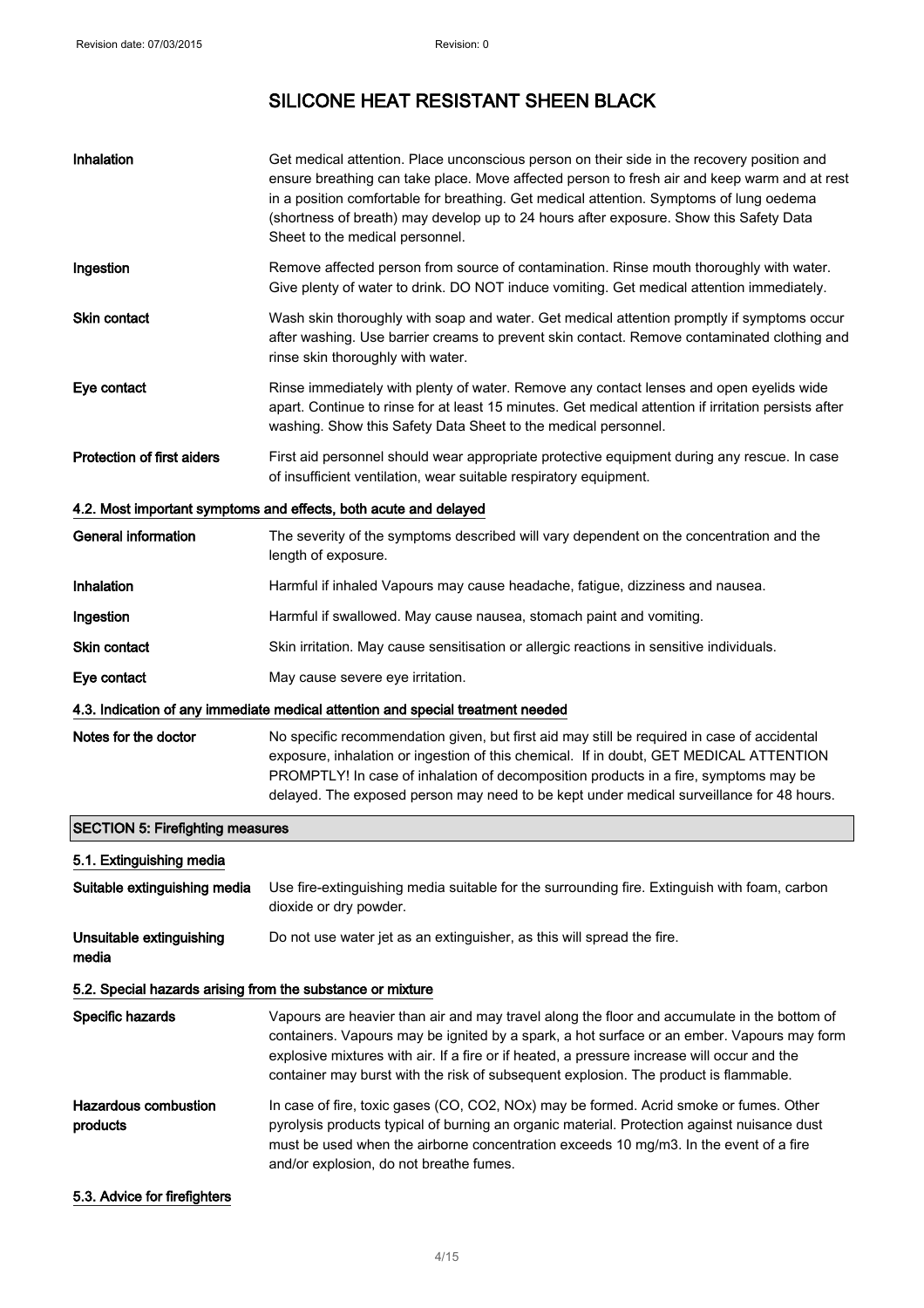| Protective actions during<br>firefighting                                                                                                                                                                                                                                                                                              | Containers close to fire should be removed or cooled with water. Do not allow water to contact<br>any leaked material. Keep up-wind to avoid fumes. Control run-off water by containing and<br>keeping it out of sewers and watercourses. Promptly isolate the scene by removing all<br>persons from the vicinity of the incident if there is a fire. No action shall be taken without<br>appropriate training or involving any personal risk. |
|----------------------------------------------------------------------------------------------------------------------------------------------------------------------------------------------------------------------------------------------------------------------------------------------------------------------------------------|------------------------------------------------------------------------------------------------------------------------------------------------------------------------------------------------------------------------------------------------------------------------------------------------------------------------------------------------------------------------------------------------------------------------------------------------|
| Special protective equipment<br>for firefighters                                                                                                                                                                                                                                                                                       | Wear positive-pressure self-contained breathing apparatus (SCBA) and appropriate protective<br>clothing.                                                                                                                                                                                                                                                                                                                                       |
| $\overline{\mathbf{A}}$ $\mathbf{B}$ $\mathbf{A}$ $\mathbf{B}$ $\mathbf{A}$ $\mathbf{A}$ $\mathbf{A}$ $\mathbf{A}$ $\mathbf{A}$ $\mathbf{A}$ $\mathbf{A}$ $\mathbf{A}$ $\mathbf{A}$ $\mathbf{A}$ $\mathbf{A}$ $\mathbf{A}$ $\mathbf{A}$ $\mathbf{A}$ $\mathbf{A}$ $\mathbf{A}$ $\mathbf{A}$ $\mathbf{A}$ $\mathbf{A}$ $\mathbf{A}$ $\$ |                                                                                                                                                                                                                                                                                                                                                                                                                                                |

#### SECTION 6: Accidental release measures

### 6.1. Personal precautions, protective equipment and emergency procedures

| <b>Personal precautions</b>                               | Do not handle broken packages without protective equipment. If ventilation is inadequate,<br>suitable respiratory protection must be worn. Take care as floors and other surfaces may<br>become slippery. Wash thoroughly after dealing with a spillage. Where anti slip aggregates,<br>powders or similar are added/post added to a paint, the potential for the generation of<br>respirable dust during handling and use can occur. In such cases, occupational exposures to<br>respirable dust should be monitored and controlled. In the case of exposure to prolonged or<br>high levels of air borne dust, wear a personal respirator in compliance with national legislation.<br>No smoking, sparks, flames or other sources of ignition near spillage.                                                                                                                                                                                                                                                                                                                                                        |
|-----------------------------------------------------------|----------------------------------------------------------------------------------------------------------------------------------------------------------------------------------------------------------------------------------------------------------------------------------------------------------------------------------------------------------------------------------------------------------------------------------------------------------------------------------------------------------------------------------------------------------------------------------------------------------------------------------------------------------------------------------------------------------------------------------------------------------------------------------------------------------------------------------------------------------------------------------------------------------------------------------------------------------------------------------------------------------------------------------------------------------------------------------------------------------------------|
|                                                           | For non-emergency personnel Do not touch or walk through spilt material. Avoid breathing vapour or mist. Provide adequate<br>ventilation. Wear suitable respirator when ventilation is inadequate. Put on appropriate<br>personal protective equipment. No action shall be taken involving any personal risk or without<br>suitable training. Evacuate surrounding areas. Keep unnecessary and unprotected personnel<br>from entering.                                                                                                                                                                                                                                                                                                                                                                                                                                                                                                                                                                                                                                                                               |
| For emergency responders                                  | If specialised clothing is required to deal with the spillage, take note of any information in<br>Section 8 on suitable materials. See also the information in "For non-emergency personnel".                                                                                                                                                                                                                                                                                                                                                                                                                                                                                                                                                                                                                                                                                                                                                                                                                                                                                                                        |
| 6.2. Environmental precautions                            |                                                                                                                                                                                                                                                                                                                                                                                                                                                                                                                                                                                                                                                                                                                                                                                                                                                                                                                                                                                                                                                                                                                      |
| <b>Environmental precautions</b>                          | Do not discharge into drains or watercourses or onto the ground.                                                                                                                                                                                                                                                                                                                                                                                                                                                                                                                                                                                                                                                                                                                                                                                                                                                                                                                                                                                                                                                     |
| 6.3. Methods and material for containment and cleaning up |                                                                                                                                                                                                                                                                                                                                                                                                                                                                                                                                                                                                                                                                                                                                                                                                                                                                                                                                                                                                                                                                                                                      |
| Methods for cleaning up                                   | No smoking, sparks, flames or other sources of ignition near spillage. Collect and place in<br>suitable waste disposal containers and seal securely. If involved in a fire, shut off flow if it can<br>be done without risk. Eliminate all sources of ignition. No smoking, sparks, flames or other<br>sources of ignition near spillage. Provide adequate ventilation. Small Spillages: Absorb small<br>quantities with paper towels and evaporate in a safe place. Large Spillages: Absorb in<br>vermiculite, dry sand or earth and place into containers. Ensure that waste and contaminated<br>materials are collected and removed from the work area as soon as possible in a suitably<br>labelled container. The accumulation of contaminated rags and application cloths may result<br>in spontaneous combustion. This is particularly important in the case of products containing a<br>high level of drying oils such as teak oil, linseed oil etc. Good housekeeping standards and<br>regular safe removal of waste materials will minimise the risks of spontaneous combustion<br>and other fire hazards. |
| 6.4. Reference to other sections                          |                                                                                                                                                                                                                                                                                                                                                                                                                                                                                                                                                                                                                                                                                                                                                                                                                                                                                                                                                                                                                                                                                                                      |
| Reference to other sections                               | Wear protective clothing as described in Section 8 of this safety data sheet. See Section 11<br>for additional information on health hazards. See Section 12 for additional information on                                                                                                                                                                                                                                                                                                                                                                                                                                                                                                                                                                                                                                                                                                                                                                                                                                                                                                                           |

ecological hazards. For waste disposal, see section 13.

### SECTION 7: Handling and storage

#### 7.1. Precautions for safe handling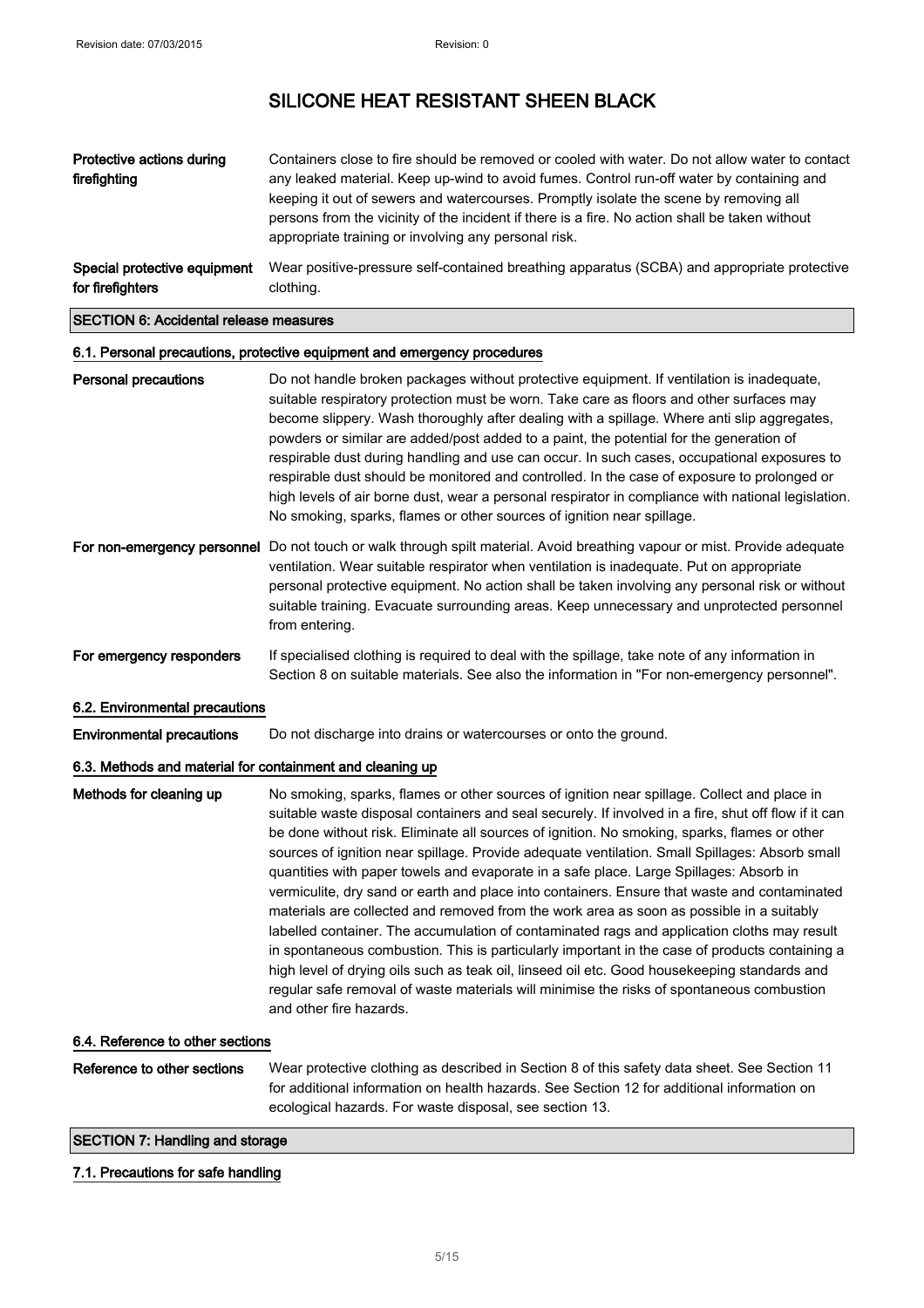| <b>Usage precautions</b>                  | Avoid contact with skin and eyes. Eliminate all sources of ignition. Keep away from heat,<br>sparks and open flame. All handling should only take place in well-ventilated areas. Static<br>electricity and formation of sparks must be prevented. Dust may form explosive mixture with<br>air. Take precautionary measures against static discharges. Storage tanks and other<br>containers must be earthed. Persons with a history of skin sensitization problems should not<br>be employed in any process in which this product is used. Paints based on pitch, coal tar, high<br>temp (CAS 65996-93-2) may cause sensitivity to sunlight. To reduce sun sensitivity, a sun<br>blocking lotion (SPE 15+) can also be applied prior to application of a protective cream. |
|-------------------------------------------|-----------------------------------------------------------------------------------------------------------------------------------------------------------------------------------------------------------------------------------------------------------------------------------------------------------------------------------------------------------------------------------------------------------------------------------------------------------------------------------------------------------------------------------------------------------------------------------------------------------------------------------------------------------------------------------------------------------------------------------------------------------------------------|
| Advice on general<br>occupational hygiene | Do not eat, drink or smoke when using this product. Wash promptly with soap and water if<br>skin becomes contaminated. Promptly remove any clothing that becomes contaminated. Use<br>appropriate hand lotion to prevent defatting and cracking of skin.                                                                                                                                                                                                                                                                                                                                                                                                                                                                                                                    |
|                                           | 7.2. Conditions for safe storage, including any incompatibilities                                                                                                                                                                                                                                                                                                                                                                                                                                                                                                                                                                                                                                                                                                           |
| Storage precautions                       | Keep away from food, drink and animal feeding stuffs. Keep away from oxidising materials,<br>heat and flames. Paints containing aluminium must not get in contact with water during<br>storage. Exercise caution when opening to allow pressure release. Keep container tightly<br>closed and in a well-ventilated place. Avoid/separate from strong acids, alkalis, oxidising and<br>reducing agents. Observe the label precautions. Store at temperatures between 5°C and 35°C<br>$(32 \text{ to } 95^{\circ} \text{F}).$                                                                                                                                                                                                                                                 |
| Storage class                             | Flammable liquid storage.                                                                                                                                                                                                                                                                                                                                                                                                                                                                                                                                                                                                                                                                                                                                                   |
| 7.3. Specific end use(s)                  |                                                                                                                                                                                                                                                                                                                                                                                                                                                                                                                                                                                                                                                                                                                                                                             |
| Specific end use(s)                       | The identified uses for this product are detailed in Section 1.2. Restricted to professional<br>users.                                                                                                                                                                                                                                                                                                                                                                                                                                                                                                                                                                                                                                                                      |

#### SECTION 8: Exposure Controls/personal protection

#### 8.1. Control parameters

### Occupational exposure limits

### XYLENE

Long-term exposure limit (8-hour TWA): WEL 50 ppm(Sk) 220 mg/m3(Sk) Short-term exposure limit (15-minute): WEL 100 ppm(Sk) 441 mg/m3(Sk)

#### ETHYLBENZENE

Long-term exposure limit (8-hour TWA): WEL 100 ppm(Sk) 441 mg/m3(Sk) Short-term exposure limit (15-minute): WEL 125 ppm(Sk) 552 mg/m3(Sk)

### ISO-BUTANOL

Long-term exposure limit (8-hour TWA): WEL 50 ppm 154 mg/m<sup>3</sup> Short-term exposure limit (15-minute): WEL 75 ppm 231 mg/m<sup>3</sup>

### **METHANOL**

Long-term exposure limit (8-hour TWA): WEL 200 ppm(Sk) 266 mg/m3(Sk) Short-term exposure limit (15-minute): WEL 250 ppm(Sk) 333 mg/m3(Sk)

WEL = Workplace Exposure Limit

Ingredient comments WEL = Workplace Exposure Limits

### XYLENE (CAS: 1330-20-7)

DNEL - Inhalation: Short term : 442 mg/m<sup>3</sup>

#### 8.2. Exposure controls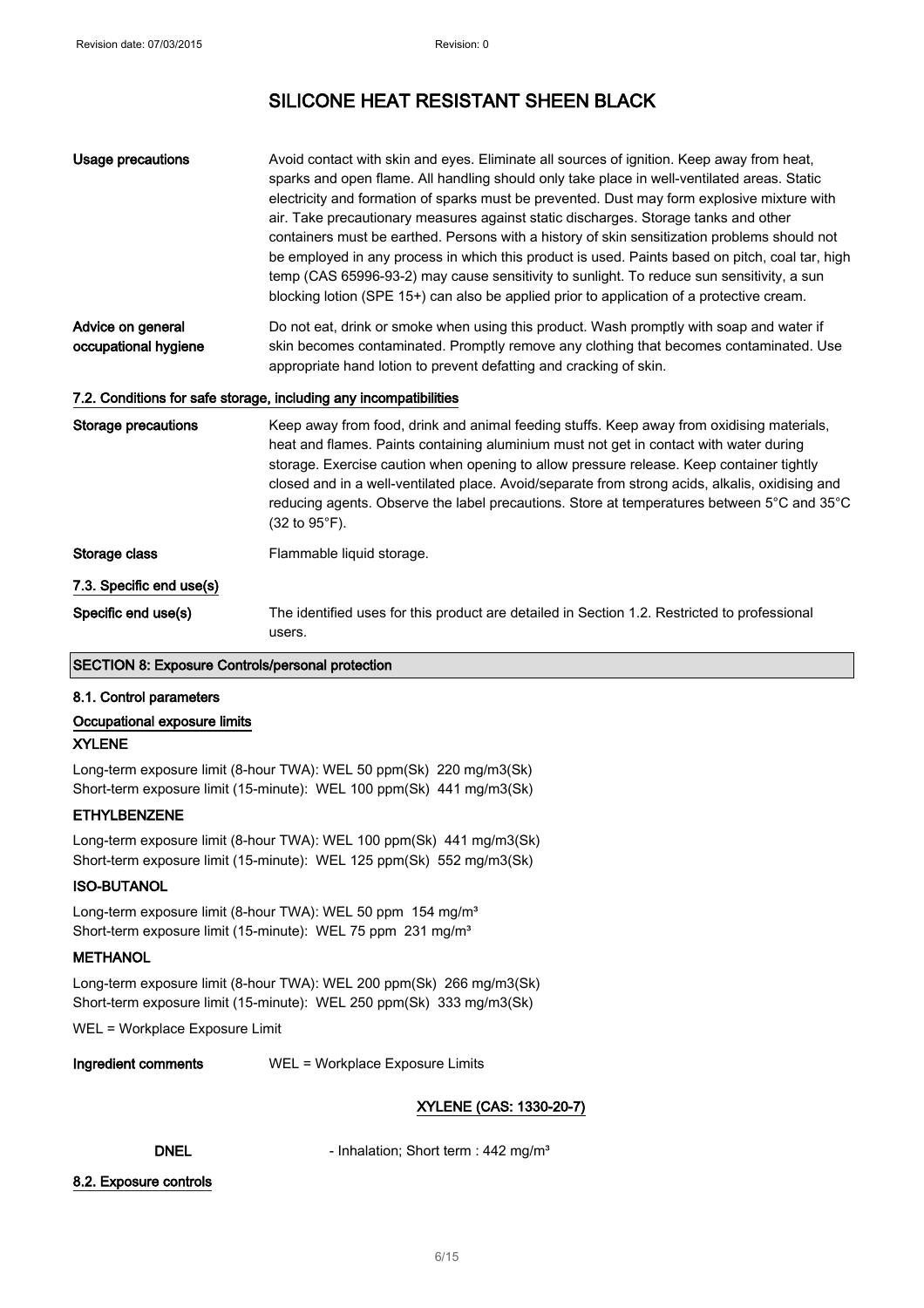#### Protective equipment

**AND** 





| Note:                                     | When spraying, the use of a suitable/approved respirator is advised.                                                                                                                                                                                                                                                                                                                                                            |
|-------------------------------------------|---------------------------------------------------------------------------------------------------------------------------------------------------------------------------------------------------------------------------------------------------------------------------------------------------------------------------------------------------------------------------------------------------------------------------------|
| Appropriate engineering<br>controls       | No specific ventilation requirements noted, but forced ventilation may still be required if air<br>contamination exceeds acceptable level.                                                                                                                                                                                                                                                                                      |
| Personal protection                       | Advice on personal protection is applicable for high exposure levels. Select proper personal<br>protection based on a risk assessment of the actual exposure scenario.                                                                                                                                                                                                                                                          |
| Eye/face protection                       | The following protection should be worn: Chemical splash goggles. Eyewear complying with<br>an approved standard should be worn if a risk assessment indicates eye contact is possible.                                                                                                                                                                                                                                         |
| Hand protection                           | Chemical-resistant, impervious gloves complying with an approved standard should be worn if<br>a risk assessment indicates skin contact is possible. The most suitable glove should be<br>chosen in consultation with the glove supplier/manufacturer, who can provide information<br>about the breakthrough time of the glove material. To protect hands from chemicals, gloves<br>should comply with European Standard EN374. |
| Other skin and body<br>protection         | Wear appropriate clothing to prevent skin contamination. Use barrier creams to prevent skin<br>contact.                                                                                                                                                                                                                                                                                                                         |
| Hygiene measures                          | Use engineering controls to reduce air contamination to permissible exposure level. Provide<br>eyewash station. Provide eyewash station and safety shower. Wash hands at the end of each<br>work shift and before eating, smoking and using the toilet. Wash promptly if skin becomes<br>contaminated.                                                                                                                          |
| <b>Respiratory protection</b>             | If ventilation is inadequate, suitable respiratory protection must be worn. Respiratory<br>protection complying with an approved standard should be worn if a risk assessment indicates<br>inhalation of contaminants is possible. Ensure all respiratory protective equipment is suitable<br>for its intended use and is 'CE'-marked.                                                                                          |
| <b>Environmental exposure</b><br>controls | Emissions from ventilation or work process equipment should be checked to ensure they<br>comply with the requirements of environmental protection legislation. In some cases, fume<br>scrubbers, filters or engineering modifications to the process equipment will be necessary to<br>reduce emissions to acceptable levels. Keep container tightly sealed when not in use.                                                    |

### SECTION 9: Physical and Chemical Properties

### 9.1. Information on basic physical and chemical properties

| Appearance                      | Liguid.                    |
|---------------------------------|----------------------------|
| Colour                          | Black.                     |
| Odour                           | Characteristic/of solvents |
| Odour threshold                 | Not determined.            |
| рH                              | Not relevant.              |
| <b>Melting point</b>            | Not determined.            |
| Initial boiling point and range | Not determined.            |
| Flash point                     | 24°C CC (Closed cup).      |
| <b>Evaporation rate</b>         | Not determined.            |
| <b>Evaporation factor</b>       | Not determined.            |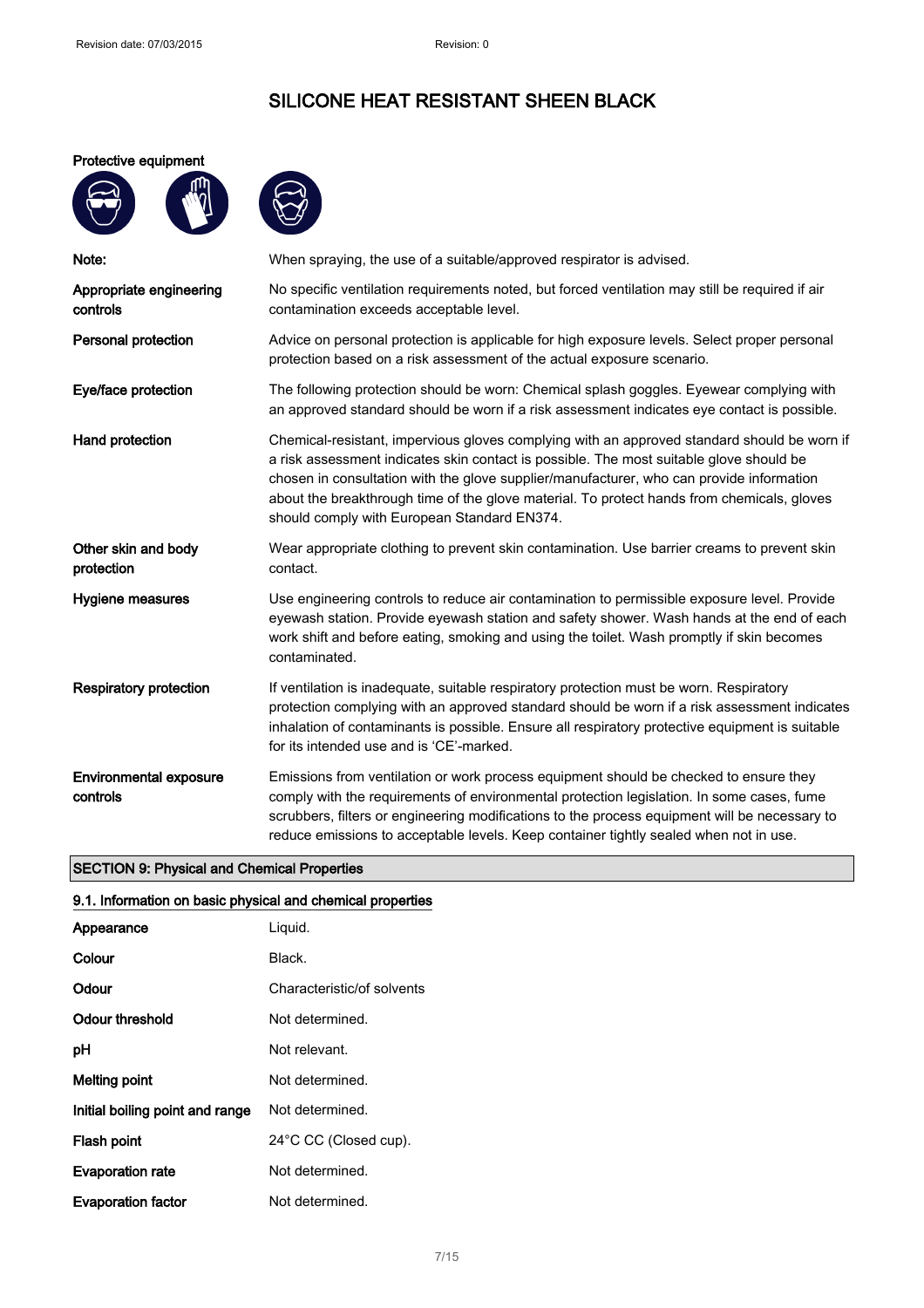| Flammability (solid, gas)                       | No specific test data are available.                                                                                                                                                                                                                                                                                                                                                   |
|-------------------------------------------------|----------------------------------------------------------------------------------------------------------------------------------------------------------------------------------------------------------------------------------------------------------------------------------------------------------------------------------------------------------------------------------------|
| Upper/lower flammability or<br>explosive limits | Lower flammable/explosive limit: 0.7% Upper flammable/explosive limit: 7%                                                                                                                                                                                                                                                                                                              |
| Other flammability                              | Not known.                                                                                                                                                                                                                                                                                                                                                                             |
| Vapour pressure                                 | Not determined.                                                                                                                                                                                                                                                                                                                                                                        |
| Vapour density                                  | Not determined.                                                                                                                                                                                                                                                                                                                                                                        |
| <b>Relative density</b>                         | $0.95 - 1.05$ @ @ 20°C                                                                                                                                                                                                                                                                                                                                                                 |
| <b>Bulk density</b>                             | Not determined.                                                                                                                                                                                                                                                                                                                                                                        |
| Solubility(ies)                                 | Soluble in the following materials: Organic solvents.                                                                                                                                                                                                                                                                                                                                  |
| <b>Partition coefficient</b>                    | Not available.                                                                                                                                                                                                                                                                                                                                                                         |
| Auto-ignition temperature                       | Not determined.                                                                                                                                                                                                                                                                                                                                                                        |
| <b>Decomposition Temperature</b>                | Not determined.                                                                                                                                                                                                                                                                                                                                                                        |
| <b>Viscosity</b>                                | Not determined.                                                                                                                                                                                                                                                                                                                                                                        |
| <b>Explosive properties</b>                     | May form explosive mixtures with air.                                                                                                                                                                                                                                                                                                                                                  |
| Explosive under the influence<br>of a flame     | Not considered to be explosive.                                                                                                                                                                                                                                                                                                                                                        |
| <b>Oxidising properties</b>                     | Not determined.                                                                                                                                                                                                                                                                                                                                                                        |
| Comments                                        | Information given is applicable to the product as supplied.                                                                                                                                                                                                                                                                                                                            |
| 9.2. Other information                          |                                                                                                                                                                                                                                                                                                                                                                                        |
| Other information                               | Soluble in most organic solvents.                                                                                                                                                                                                                                                                                                                                                      |
| <b>SECTION 10: Stability and reactivity</b>     |                                                                                                                                                                                                                                                                                                                                                                                        |
| 10.1. Reactivity                                |                                                                                                                                                                                                                                                                                                                                                                                        |
| <b>Reactivity</b>                               | The following materials may react with the product: Acids. Alkalis. Oxidising materials.                                                                                                                                                                                                                                                                                               |
| 10.2. Chemical stability                        |                                                                                                                                                                                                                                                                                                                                                                                        |
| <b>Stability</b>                                | Stable at normal ambient temperatures and when used as recommended. Further information<br>on correct storage: refer to Section 7.                                                                                                                                                                                                                                                     |
| 10.3. Possibility of hazardous reactions        |                                                                                                                                                                                                                                                                                                                                                                                        |
| Possibility of hazardous<br>reactions           | None under normal processing Vapours may form explosive mixtures with air.                                                                                                                                                                                                                                                                                                             |
| 10.4. Conditions to avoid                       |                                                                                                                                                                                                                                                                                                                                                                                        |
| <b>Conditions to avoid</b>                      | Avoid heat, flames and other sources of ignition. Avoid contact with strong oxidising agents.<br>Do not pressurise, cut, weld, braze, solder, drill, grind or expose containers to conditions to<br>heat or sources of ignition. Protection against nuisance dust must be used when the airborne<br>concentration exceeds 10 mg/m3. Avoid extremes of temperature and direct sunlight. |
| 10.5. Incompatible materials                    |                                                                                                                                                                                                                                                                                                                                                                                        |
| Materials to avoid                              | Strong oxidising agents.                                                                                                                                                                                                                                                                                                                                                               |
|                                                 |                                                                                                                                                                                                                                                                                                                                                                                        |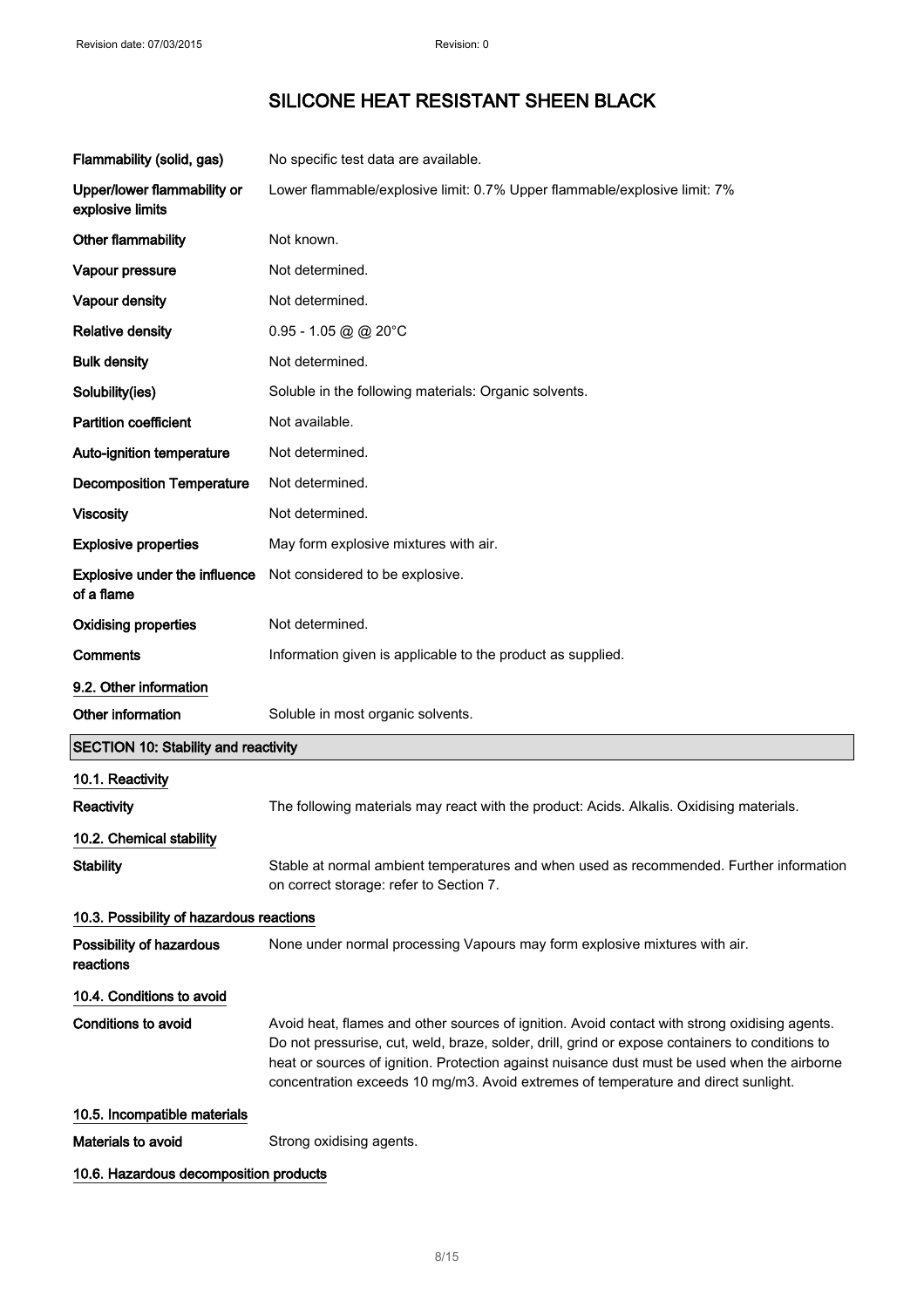| Hazardous decomposition | Thermal decomposition or combustion products may include the following substances:       |
|-------------------------|------------------------------------------------------------------------------------------|
| products                | Carbon monoxide (CO). Carbon dioxide (CO2). Oxides of nitrogen. Acrid smoke or fumes. In |
|                         | case of fire and/or explosion, do not breaths fumes.                                     |

| <b>SECTION 11: Toxicological information</b> |                                                                                                                        |  |  |
|----------------------------------------------|------------------------------------------------------------------------------------------------------------------------|--|--|
|                                              | 11.1. Information on toxicological effects                                                                             |  |  |
| Acute toxicity - dermal                      |                                                                                                                        |  |  |
| ATE dermal (mg/kg)                           | 2,653.86426796                                                                                                         |  |  |
| Acute toxicity - inhalation                  |                                                                                                                        |  |  |
| ATE inhalation (vapours mg/l)                | 16.32502681                                                                                                            |  |  |
|                                              |                                                                                                                        |  |  |
| General information                          | This product is unlikely to harm health, given normal and proper handling and hygienic                                 |  |  |
|                                              | precautions. Prolonged and repeated contact with solvents over a long period may lead to<br>permanent health problems. |  |  |
| Inhalation                                   | Harmful by inhalation. Irritating to respiratory system.                                                               |  |  |
| Ingestion                                    | Irritating. May cause nausea, stomach pain and vomiting.                                                               |  |  |
| Skin contact                                 | Harmful in contact with skin. Irritating to skin.                                                                      |  |  |
| Eye contact                                  | Harmful in contact with eyes. Irritating to eyes.                                                                      |  |  |
| Route of entry                               | Inhalation Ingestion. Skin and/or eye contact Oral                                                                     |  |  |
| <b>Additional Information:</b>               | For further information, please refer to Sections 4 and 8 respectively                                                 |  |  |
|                                              |                                                                                                                        |  |  |

Toxicological information on ingredients.

### XYLENE

| <b>Toxicological effects</b>                                 | Prolonged or repeated contact can defat the skin and lead to irritation, cracking<br>and/or dermatitis. High vapour concentrations can cause headaches, dizziness and<br>nausea. |
|--------------------------------------------------------------|----------------------------------------------------------------------------------------------------------------------------------------------------------------------------------|
| Acute toxicity - oral                                        |                                                                                                                                                                                  |
| Acute toxicity oral (LD <sub>50</sub><br>mg/kg)              | 4,300.0                                                                                                                                                                          |
| <b>Species</b>                                               | Rat                                                                                                                                                                              |
| Acute toxicity - dermal                                      |                                                                                                                                                                                  |
| Acute toxicity dermal (LD <sub>50</sub> 2,000.0<br>mg/kg)    |                                                                                                                                                                                  |
| <b>Species</b>                                               | Rabbit                                                                                                                                                                           |
| ATE dermal (mg/kg)                                           | 2,000.0                                                                                                                                                                          |
| Acute toxicity - inhalation                                  |                                                                                                                                                                                  |
| Acute toxicity inhalation<br>(LC <sub>50</sub> vapours mg/l) | 11.0                                                                                                                                                                             |
| <b>Species</b>                                               | Rat                                                                                                                                                                              |
| <b>ATE inhalation (vapours</b><br>mg/l)                      | 11.0                                                                                                                                                                             |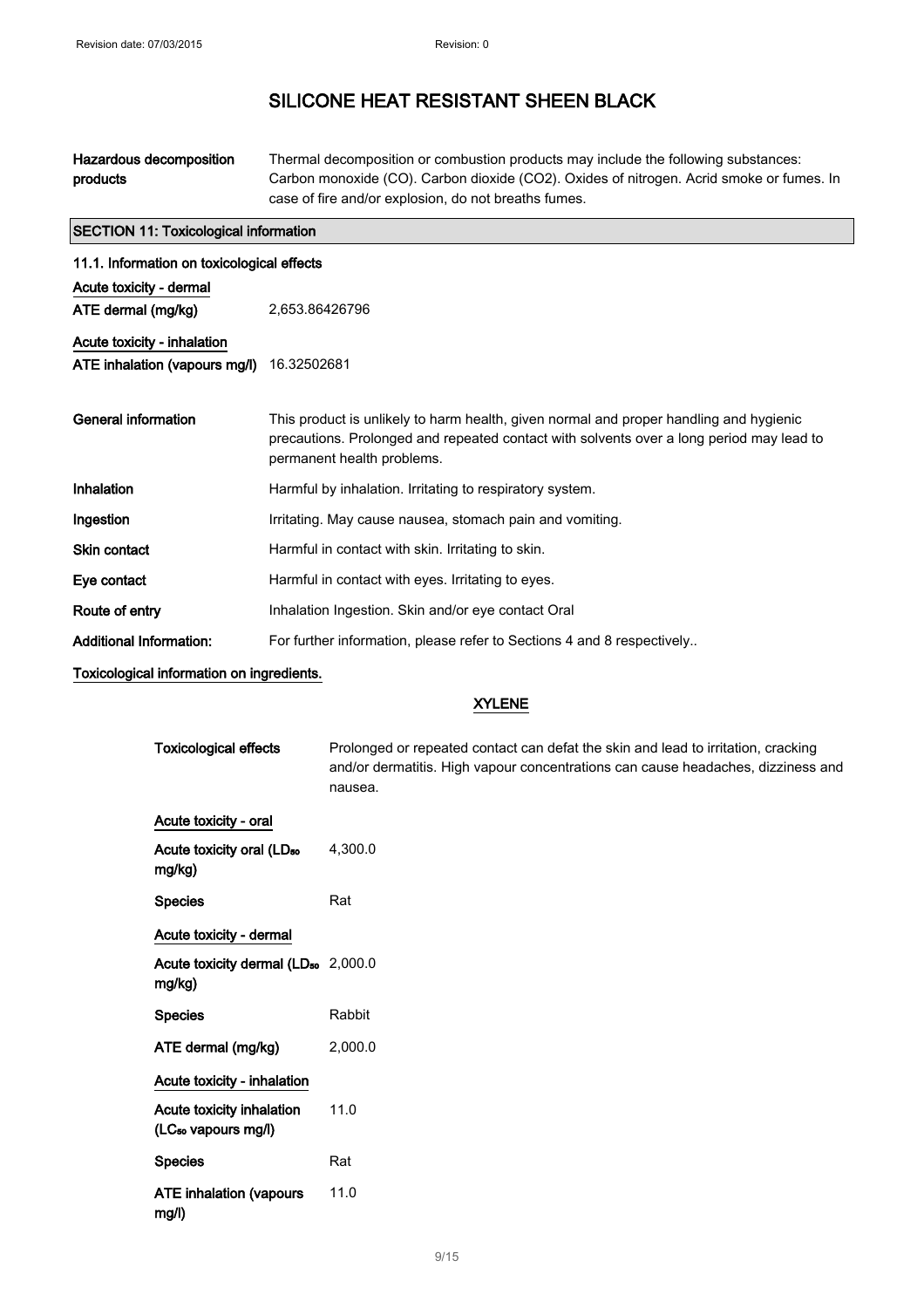| Skin corrosion/irritation                          |                                                                                                           |
|----------------------------------------------------|-----------------------------------------------------------------------------------------------------------|
| Animal data                                        | No information available.                                                                                 |
| Human skin model test                              | Irritating.                                                                                               |
| Serious eye damage/irritation                      |                                                                                                           |
| Serious eye<br>damage/irritation                   | Causes eye irritation                                                                                     |
| Respiratory sensitisation                          |                                                                                                           |
| <b>Respiratory sensitisation</b>                   | There is no evidence that the product can cause respiratory hypersensitivity.                             |
| <b>Skin sensitisation</b>                          |                                                                                                           |
| <b>Skin sensitisation</b>                          | No information available.                                                                                 |
| Germ cell mutagenicity                             |                                                                                                           |
| Genotoxicity - in vitro                            | Negative.                                                                                                 |
| Genotoxicity - in vivo                             | Negative.                                                                                                 |
| Carcinogenicity                                    |                                                                                                           |
| Carcinogenicity                                    | No evidence of carcinogenicity                                                                            |
| Reproductive toxicity                              |                                                                                                           |
| Reproductive toxicity -<br>fertility               | This substance has no evidence of toxicity to reproduction.                                               |
| Reproductive toxicity -<br>development             | No information available.                                                                                 |
| Specific target organ toxicity - single exposure   |                                                                                                           |
| STOT - single exposure                             | Central and/or peripheral nervous system damage.                                                          |
| <b>Target organs</b>                               | Central nervous system Liver Kidneys                                                                      |
| Specific target organ toxicity - repeated exposure |                                                                                                           |
| STOT - repeated exposure No information available. |                                                                                                           |
| Aspiration hazard                                  |                                                                                                           |
| Aspiration hazard                                  | Aspiration hazard if swallowed.                                                                           |
|                                                    |                                                                                                           |
| <b>General information</b>                         | Prolonged and repeated contact with solvents over a long period may lead to<br>permanent health problems. |
| Inhalation                                         | Harmful by inhalation.                                                                                    |
| Ingestion                                          | Irritating. May cause nausea, stomach pain and vomiting.                                                  |
| Skin contact                                       | Harmful in contact with skin. Irritating to skin.                                                         |
| Eye contact                                        | The product is irritating to eyes and skin.                                                               |
| Route of entry                                     | Oral Skin and/or eye contact Inhalation Ingestion                                                         |
| <b>Target organs</b>                               | Central nervous system                                                                                    |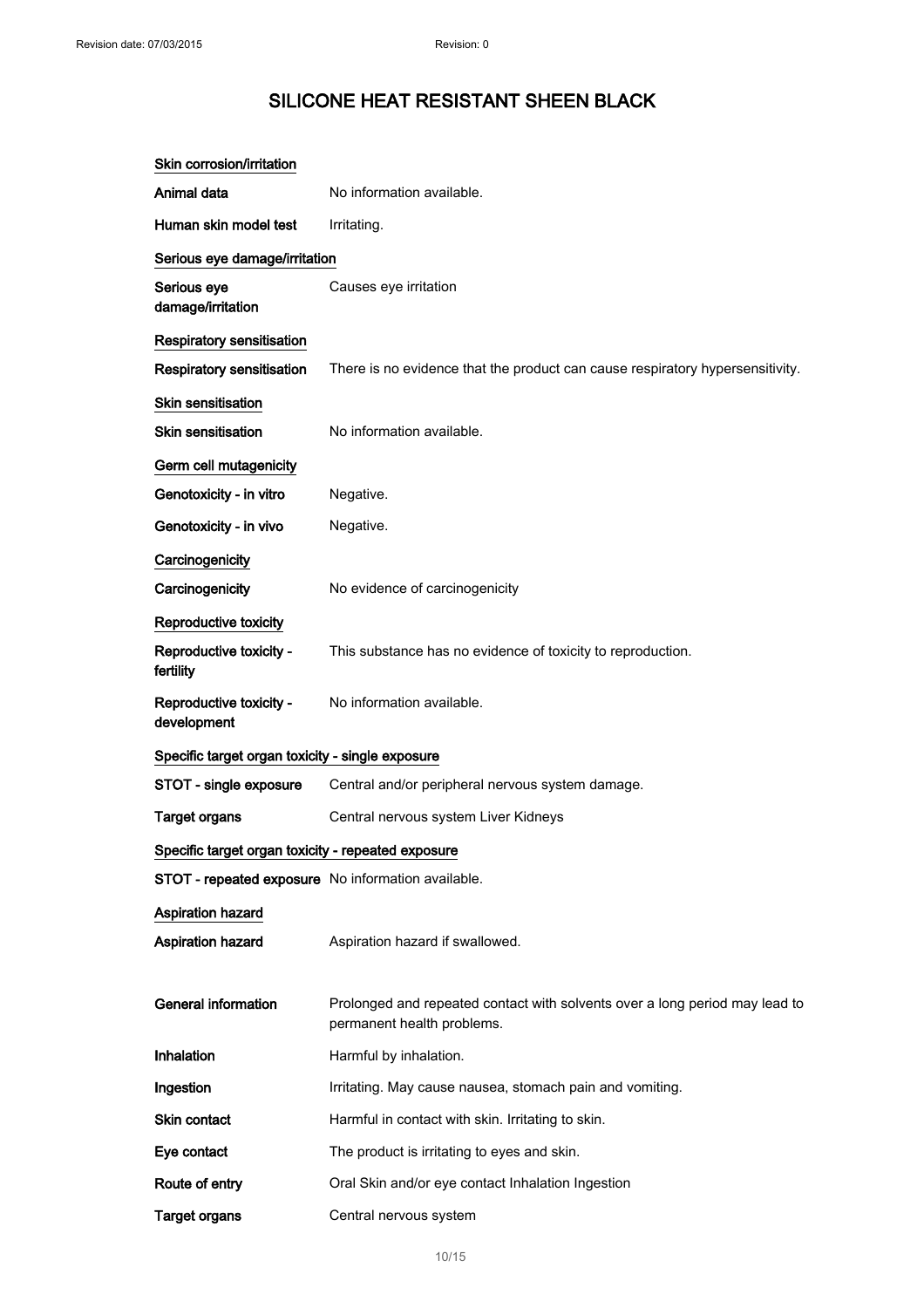| <b>Medical symptoms</b>                            | Allergies. Irritation of eyes and mucous membranes. Headache. Fatigue. Dizziness.                         |
|----------------------------------------------------|-----------------------------------------------------------------------------------------------------------|
|                                                    | <b>ETHYLBENZENE</b>                                                                                       |
| Serious eye damage/irritation                      |                                                                                                           |
| Serious eye<br>damage/irritation                   | Harmful in contact with eyes and skin. Causes eye irritation                                              |
| <b>Respiratory sensitisation</b>                   |                                                                                                           |
| Respiratory sensitisation                          | Irritating to respiratory system.                                                                         |
| <b>Skin sensitisation</b>                          |                                                                                                           |
| <b>Skin sensitisation</b>                          | Slightly irritating to the skin.                                                                          |
| Germ cell mutagenicity                             |                                                                                                           |
| Genotoxicity - in vitro                            | No information available.                                                                                 |
| Genotoxicity - in vivo                             | No specific test data are available.                                                                      |
| Carcinogenicity                                    |                                                                                                           |
| Carcinogenicity                                    | No specific test data are available.                                                                      |
| Reproductive toxicity                              |                                                                                                           |
| Reproductive toxicity -<br>fertility               | No information available.                                                                                 |
| Reproductive toxicity -<br>development             | No information available.                                                                                 |
| Specific target organ toxicity - single exposure   |                                                                                                           |
| STOT - single exposure                             | No information available.                                                                                 |
| Specific target organ toxicity - repeated exposure |                                                                                                           |
| STOT - repeated exposure No information available. |                                                                                                           |
| <b>Aspiration hazard</b>                           |                                                                                                           |
| Aspiration hazard                                  | May be harmful if swallowed and enters airways.                                                           |
| <b>General information</b>                         | Prolonged and repeated contact with solvents over a long period may lead to<br>permanent health problems. |
| Inhalation                                         | Harmful by inhalation.                                                                                    |
| Ingestion                                          | Harmful if swallowed.                                                                                     |
| Skin contact                                       | Harmful in contact with skin.                                                                             |
| Eye contact                                        | Harmful in contact with eyes.                                                                             |
| Route of entry                                     | Ingestion Inhalation Oral Skin and/or eye contact                                                         |

SECTION 12: Ecological Information

## 12.1. Toxicity Ecological information on ingredients.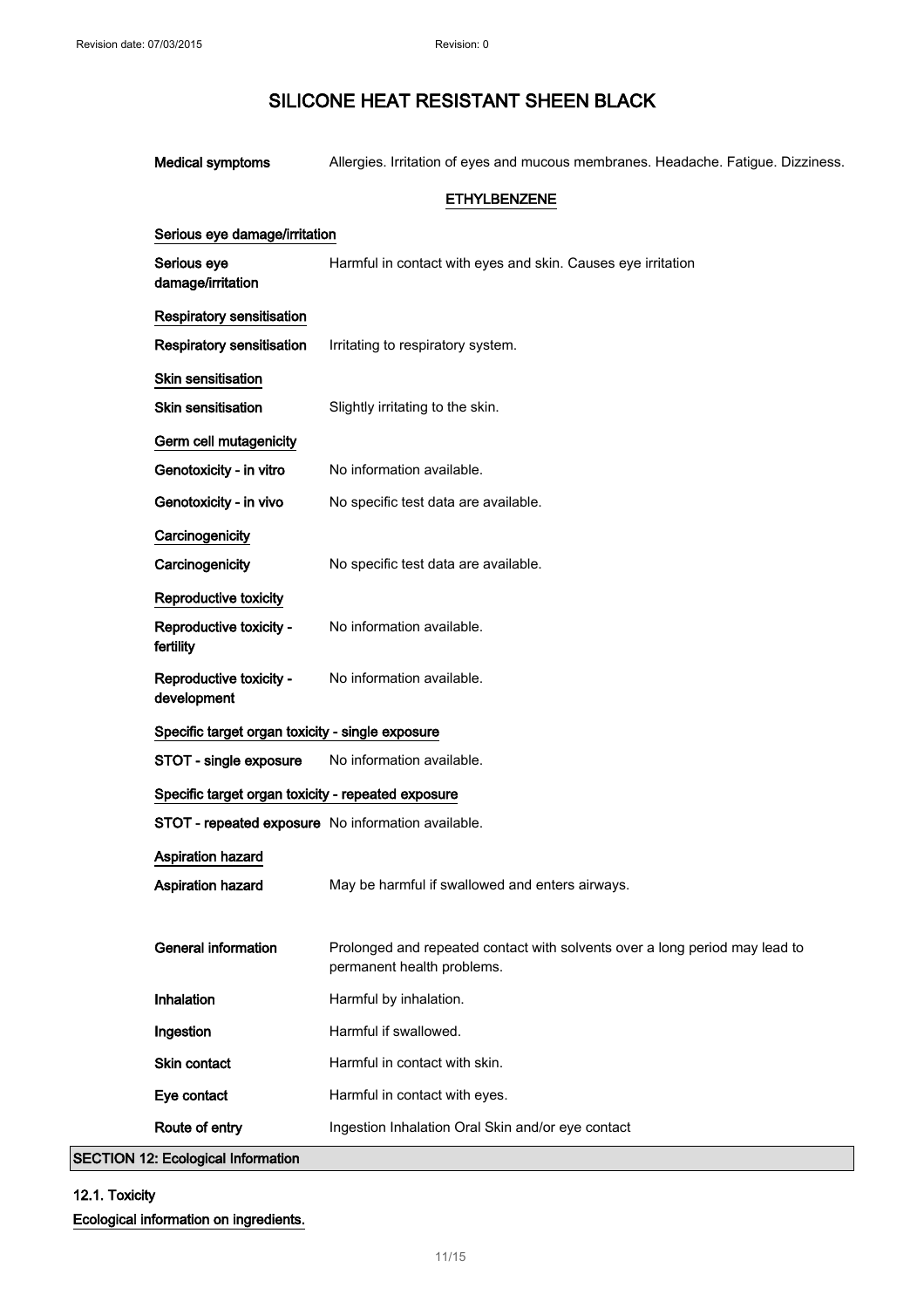### ETHYLBENZENE

| <b>Toxicity</b>                              |                | This product contains substances which are harmful to aquatic organisms. Do not<br>discharge into drains, water courses or onto the ground.           |  |  |
|----------------------------------------------|----------------|-------------------------------------------------------------------------------------------------------------------------------------------------------|--|--|
| Acute toxicity - fish                        |                | , LC50 96 hours 14 mg/lt (Fish - Trout (Static)) : LC 50 96 hours (Fish - Flatheaded<br>Minnow (flow-through)),                                       |  |  |
| Acute toxicity - aquatic<br>invertebrates    |                | , LC50 96 hours 150 mg/lt (Fish - Blue Gill/Sunfish (static)) : LC50 96 hours 275<br>mg/lt (Fish - Sheepshead Minnow),                                |  |  |
| Acute toxicity - aquatic<br>plants           |                | No information available.                                                                                                                             |  |  |
| Acute toxicity -<br>microorganisms           |                | No information available.                                                                                                                             |  |  |
| Acute toxicity - terrestrial                 |                | , LC50 96 hours 42.3 mg/lt (Fish - Flathead Minnow (soft water)) : LC50 96 hours<br>87.6 mg/lt (Shrimp),                                              |  |  |
| 12.2. Persistence and degradability          |                |                                                                                                                                                       |  |  |
|                                              |                | Persistence and degradability Solvent will evaporate, residue will not readily biodegrade. There are no data on the<br>degradability of this product. |  |  |
| Ecological information on ingredients.       |                |                                                                                                                                                       |  |  |
|                                              |                | <b>ETHYLBENZENE</b>                                                                                                                                   |  |  |
| Persistence and<br>degradability             |                | The product is expected to be biodegradable.                                                                                                          |  |  |
| Biodegradation                               |                | No data available.                                                                                                                                    |  |  |
| 12.3. Bioaccumulative potential              |                |                                                                                                                                                       |  |  |
| Bioaccumulative potential                    |                | The product contains potentially bioaccumulating substances.                                                                                          |  |  |
| <b>Partition coefficient</b>                 | Not available. |                                                                                                                                                       |  |  |
| Ecological information on ingredients.       |                |                                                                                                                                                       |  |  |
|                                              |                | <b>ETHYLBENZENE</b>                                                                                                                                   |  |  |
|                                              |                | Bioaccumulative potential No data available on bioaccumulation.                                                                                       |  |  |
| 12.4. Mobility in soil                       |                |                                                                                                                                                       |  |  |
| <b>Mobility</b>                              | mass.          | The product is insoluble in water. Mobile liquid, solvent will evaporate leaving a semi-solid                                                         |  |  |
| Ecological information on ingredients.       |                |                                                                                                                                                       |  |  |
|                                              |                | <b>ETHYLBENZENE</b>                                                                                                                                   |  |  |
| <b>Mobility</b>                              |                | No information available.                                                                                                                             |  |  |
| 12.5. Results of PBT and vPvB assessment     |                |                                                                                                                                                       |  |  |
| <b>Results of PBT and vPvB</b><br>assessment |                | This product does not contain any substances classified as PBT or vPvB.                                                                               |  |  |

Ecological information on ingredients.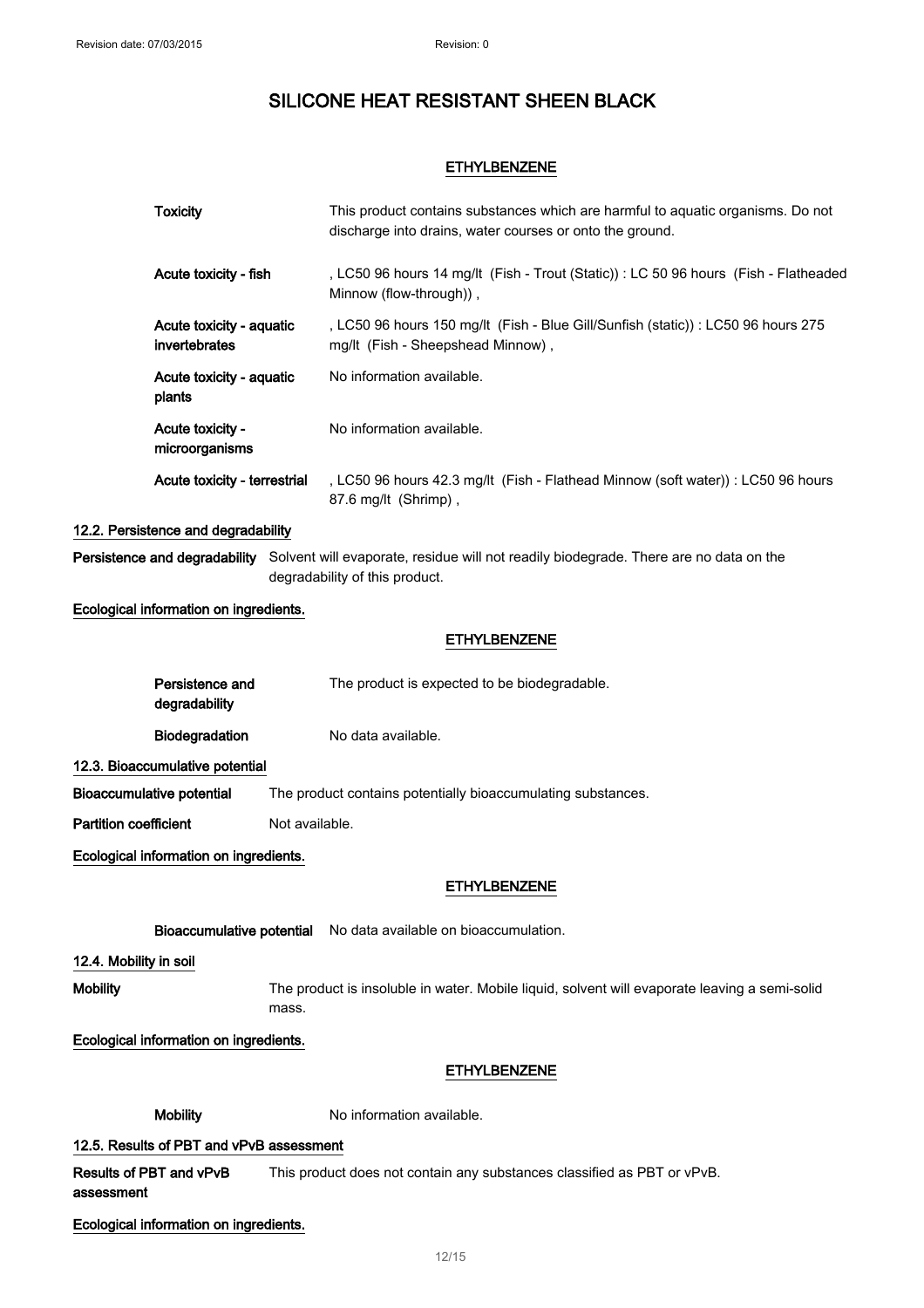ICAO class/division 3 ADN class 3

# SILICONE HEAT RESISTANT SHEEN BLACK

### ETHYLBENZENE

Results of PBT and vPvB No data available. assessment

| 12.6. Other adverse effects                |                                                                                                                                                                                                                                                                                                                                                                                                                                                                      |  |
|--------------------------------------------|----------------------------------------------------------------------------------------------------------------------------------------------------------------------------------------------------------------------------------------------------------------------------------------------------------------------------------------------------------------------------------------------------------------------------------------------------------------------|--|
| Other adverse effects                      | Not known.                                                                                                                                                                                                                                                                                                                                                                                                                                                           |  |
| <b>SECTION 13: Disposal considerations</b> |                                                                                                                                                                                                                                                                                                                                                                                                                                                                      |  |
| 13.1. Waste treatment methods              |                                                                                                                                                                                                                                                                                                                                                                                                                                                                      |  |
| <b>General information</b>                 | Dispose of waste to licensed waste disposal site in accordance with the requirements of the<br>local Waste Disposal Authority. This material and its container must be disposed of in a safe<br>way. The generation of waste should be minimised or avoided wherever possible. The<br>company encourages the recycle, recovery and reuse of materials, wherever possible.                                                                                            |  |
| <b>Disposal methods</b>                    | Dispose of waste to licensed waste disposal site in accordance with the requirements of the<br>local Waste Disposal Authority. Avoid the spillage or runoff entering drains, sewers or<br>watercourses. Residues and empty containers should be taken care of as hazardous waste<br>according to local and national provisions. Dispose of waste via a licensed waste disposal<br>contractor. Dispose of contents/container in accordance with national regulations. |  |
| <b>SECTION 14: Transport information</b>   |                                                                                                                                                                                                                                                                                                                                                                                                                                                                      |  |
| General                                    | To avoid the risk of spillage, always store and transport in a secure, upright position. Ensure<br>that persons transporting the product know what to do in the event of an accident or spillage.                                                                                                                                                                                                                                                                    |  |
| 14.1. UN number                            |                                                                                                                                                                                                                                                                                                                                                                                                                                                                      |  |
| UN No. (ADR/RID)                           | 1263                                                                                                                                                                                                                                                                                                                                                                                                                                                                 |  |
| UN No. (IMDG)                              | 1263                                                                                                                                                                                                                                                                                                                                                                                                                                                                 |  |
| UN No. (ICAO)                              | 1263                                                                                                                                                                                                                                                                                                                                                                                                                                                                 |  |
| UN No. (ADN)                               | 1263                                                                                                                                                                                                                                                                                                                                                                                                                                                                 |  |
| 14.2. UN proper shipping name              |                                                                                                                                                                                                                                                                                                                                                                                                                                                                      |  |
| Proper shipping name<br>(ADR/RID)          | <b>PAINT</b>                                                                                                                                                                                                                                                                                                                                                                                                                                                         |  |
| Proper shipping name<br>(IMDG)             | <b>PAINT</b>                                                                                                                                                                                                                                                                                                                                                                                                                                                         |  |
| Proper shipping name (ICAO) PAINT          |                                                                                                                                                                                                                                                                                                                                                                                                                                                                      |  |
| Proper shipping name (ADN) PAINT           |                                                                                                                                                                                                                                                                                                                                                                                                                                                                      |  |
| 14.3. Transport hazard class(es)           |                                                                                                                                                                                                                                                                                                                                                                                                                                                                      |  |
| <b>ADR/RID class</b>                       | 3                                                                                                                                                                                                                                                                                                                                                                                                                                                                    |  |
| <b>ADR/RID classification code</b>         | F1                                                                                                                                                                                                                                                                                                                                                                                                                                                                   |  |
| <b>ADR/RID label</b>                       | 3                                                                                                                                                                                                                                                                                                                                                                                                                                                                    |  |
| <b>IMDG class</b>                          | 3                                                                                                                                                                                                                                                                                                                                                                                                                                                                    |  |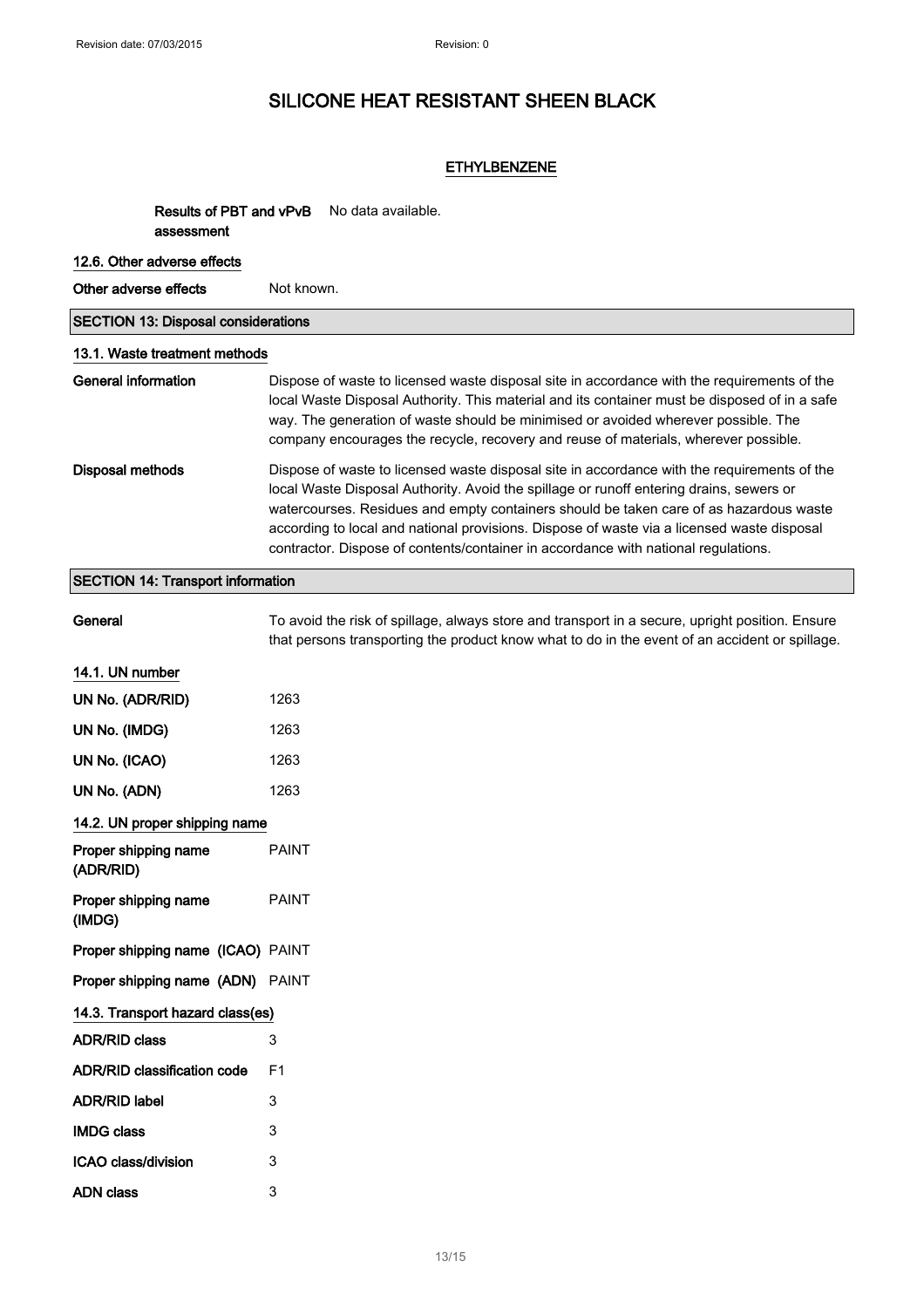### Transport labels



| 14.4. Packing group             |   |  |
|---------------------------------|---|--|
| <b>ADR/RID packing group</b>    | Ш |  |
| <b>IMDG packing group</b>       | Ш |  |
| ADN packing group               | Ш |  |
| ICAO packing group              | Ш |  |
| d d. E. Enclose costal bassed a |   |  |

### 14.5. Environmental hazards

### Environmentally hazardous substance/marine pollutant

No.

| 14.6. Special precautions for user |  |  |  |
|------------------------------------|--|--|--|
|------------------------------------|--|--|--|

| <b>EmS</b>                                       | $F-E. S-E$  |
|--------------------------------------------------|-------------|
| ADR transport category                           | 3           |
| <b>Emergency Action Code</b>                     | $\cdot$ 3YE |
| <b>Hazard Identification Number</b><br>(ADR/RID) | 33          |
| Tunnel restriction code                          | (D/E)       |

### 14.7. Transport in bulk according to Annex II of MARPOL73/78 and the IBC Code

Transport in bulk according to Not applicable. Annex II of MARPOL 73/78 and the IBC Code

### SECTION 15: Regulatory information

|                      | 15.1. Safety, health and environmental regulations/legislation specific for the substance or mixture                                                                                                                                                                                                     |
|----------------------|----------------------------------------------------------------------------------------------------------------------------------------------------------------------------------------------------------------------------------------------------------------------------------------------------------|
| National regulations | Petroleum (Consolidation) Act, as amended 1984 SI 1244.                                                                                                                                                                                                                                                  |
|                      | Highly Flammable Liquid Regulations 1972.                                                                                                                                                                                                                                                                |
|                      | Rivers (Prevention of Pollution) Act 1961.                                                                                                                                                                                                                                                               |
|                      | Control of Pollution (Special Waste) Regulations 1980 (as amended).                                                                                                                                                                                                                                      |
|                      | Control of Substances Hazardous to Health Regulations 2002 (as amended).                                                                                                                                                                                                                                 |
| EU legislation       | Regulation (EC) No 1907/2006 of the European Parliament and of the Council of 18                                                                                                                                                                                                                         |
|                      | December 2006 concerning the Registration, Evaluation, Authorisation and Restriction of                                                                                                                                                                                                                  |
|                      | Chemicals (REACH) (as amended).                                                                                                                                                                                                                                                                          |
|                      | Regulation (EC) No 1272/2008 of the European Parliament and of the Council of 16                                                                                                                                                                                                                         |
|                      | December 2008 on classification, labelling and packaging of substances and mixtures (as<br>amended).                                                                                                                                                                                                     |
|                      | Commission Directive 2000/39/EC of 8 June 2000 establishing a first list of indicative<br>occupational exposure limit values in implementation of Council Directive 98/24/EC on the<br>protection of the health and safety of workers from the risks related to chemical agents at<br>work (as amended). |
|                      | Commission Regulation (EU) No 453/2010 of 20 May 2010.                                                                                                                                                                                                                                                   |